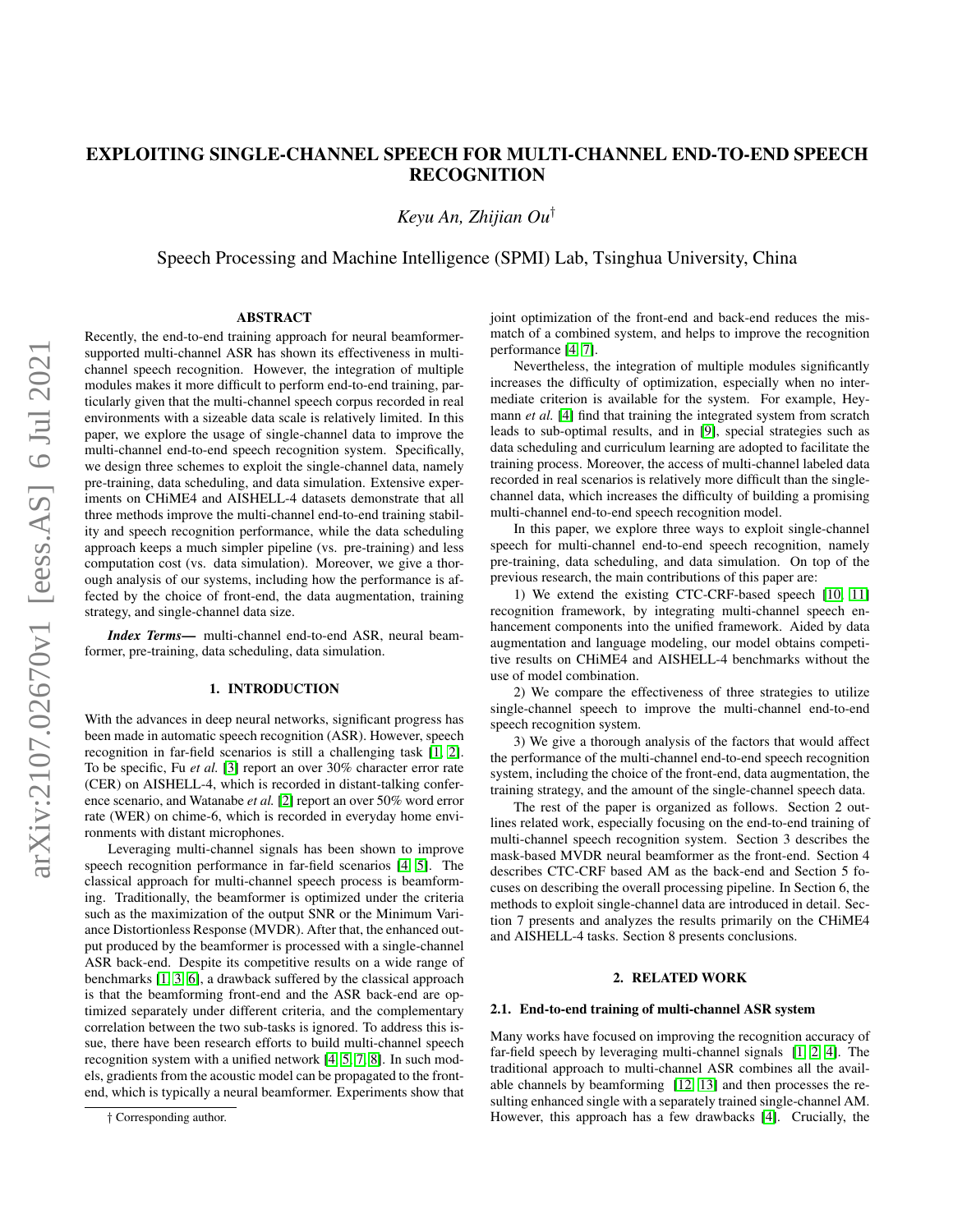beamformer and the acoustic model are optimized separately. Thus, the information from the acoustic model can not be utilized to improve the beamformer. Moreover, for neural beamformer training, clean speech data is required as the target, which is much more difficult to collect than noisy data in many scenarios. To overcome the above drawbacks, end-to-end training of multi-channel ASR system has been explored, which can be categorized into two approaches: multi-channel acoustic model without an explicit beamformer and neural beamformer based approach. The two approaches are described as follows.

The first approach is the multi-channel acoustic model without an explicit beamformer, where the neural network is seen as a replacement for conventional beamformer. For example, [\[14\]](#page-6-13) simply concatenates multiple channel features and improves far-field ASR performance over single-channel input. However, direct concatenation makes it difficult for the neural network to learn the complex relationships between microphones due to the large feature dimen-sionality and numerous independent neural parameters [\[14\]](#page-6-13). To address it, several neural operations were proposed. For example, [\[15\]](#page-6-14) proposed to use shared neural network weights across different channels, and a cross-channel pooling to combine the information from multiple channels. 3-D CNN [\[8\]](#page-6-7) processes time, frequency and channel dimensions of the input spectrogram with a threedimensional convolutional neural network, and [\[16\]](#page-6-15) uses quaternion neural networks to model the complex inter- and intra- channel dependencies. In general, these methods require complex model architecture designs, and the models depend on the microphone configurations. Therefore, once the number and order of microphone channels are changed, the neural network has to be reconfigured and retrained.

In neural beamformer based approach, the neural beamformer is cast as a differentiable component to allow joint optimization of the multi-channel speech enhancement with the ASR criterion. This approach can be further categorized into two types: 1) mask estimation method, in which the neural network is used to estimate the timefrequency masks, which are used to compute the statistics of speech and noise. Then, using these statistics, the filter coefficients are computed within the framework of constrained optimization problem of noise reduction, such as minimum variance distortionless response (MVDR) and generalized eigenvalue (GEV) [\[4,](#page-6-3) [5\]](#page-6-4). 2) filter estimation method, in which the neural network is used to estimate the filter coefficients directly [\[17,](#page-6-16) [18\]](#page-6-17). Compared with mask estimation method, filter estimation method lacks restriction to the filter coefficients estimation, and is usually more difficult to optimize due to the high flexibility of the estimated filters [\[5,](#page-6-4) [17\]](#page-6-16). Moreover, similar to the multi-channel acoustic model without an explicit beamformer, filter estimation network is dependent on the microphone configurations. In light of the above trends, we choose mask based neural beamformer as our front-end.

#### 2.2. The optimization issues of multi-channel end-to-end system

Despite the promising results, a lot of researches have pointed out that it becomes more difficult to train the multi-channel end-to-end system, which is composed of several modules [\[4,](#page-6-3) [9,](#page-6-8) [19\]](#page-6-18). Specifically, performing straightforward end-to-end optimization of such a system can cause training failure [\[20\]](#page-6-19), or lead to sub-optimal results [\[4\]](#page-6-3). To address this issue, some previous works suggest initializing the front-end and back-end with the respective pre-trained model [\[4,](#page-6-3) [20\]](#page-6-19). In the heterogeneous-input model that has both single-channel and multi-channel input branches [\[19\]](#page-6-18), a singlechannel AM is trained first, then a multi-channel AM is trained

starting from the single-channel AM with a randomly initialized multi-channel input branch. Different from our work, these works did not focus on the use of external single-channel data. In [\[9\]](#page-6-8), curriculum learning is adopted to make the model learn firstly from easy samples and then more difficult ones. Moreover, data scheduling, which means every batch is randomly chosen either from the multi-channel set or from the single-channel set during training, is proposed to regularize the training process. However, the training strategy (e.g. the choice of optimizers when the data comes from two sources) and the effect of using single-channel data in different scales are not thoroughly discussed in the original paper.

## 3. MASK-BASED MVDR NEURAL BEAMFORMER

We adopt state-of-the-art MVDR neural beamformer [\[5,](#page-6-4) [21\]](#page-6-20) (illustrated in Fig. [1\(](#page-2-0)a) as the front-end. The following subsections mainly describe modules in the beamformer in detail.

#### 3.1. MVDR formulation

MVDR reduces the noise and recovers the signal component by applying a linear filter to the overall observation vector:

<span id="page-1-1"></span>
$$
\hat{x}(t,f) = \sum_{c=1}^{C} h(f,c) \times x(t,f,c)
$$
 (1)

where  $x(t, f, c) \in \mathbb{C}$  is a short-time Fourier transform (STFT) coefficient at a time-frequency bin  $(t, f)$  of the noisy signal at microphone c.  $\hat{x}(t, f) \in \mathbb{C}$  is the enhanced STFT coefficient, and C is the numbers of microphones. According to the MVDR formulation [\[21\]](#page-6-20), the time-invariant filter coefficient  $\mathbf{h}(f) = \{h(f, c)\}_{c=1}^C \in \mathbb{C}^C$ can be obtained by

$$
\mathbf{h}(f) = \frac{\mathbf{\Phi}_{\mathbf{NN}}^{-1}(f)\mathbf{\Phi}_{\mathbf{SS}}(f)}{\mathrm{tr}\{\mathbf{\Phi}_{\mathbf{NN}}^{-1}(f)\mathbf{\Phi}_{\mathbf{SS}}(f)\}}\mathbf{u}
$$

where  $\Phi_{\rm\bf SS}(f) \in \mathbb{C}^{C \times C}$  and  $\Phi_{\rm\bf NN}(f) \in \mathbb{C}^{C \times C}$  are the crosschannel power spectral density (PSD) matrices (also known as spatial covariance matrices) for speech and noise signals respectively.  $\mathbf{u} \in \mathbb{C}^C$  vector is a one-hot vector, indexing the reference microphone. In practice, the reference microphone can be selected by principal component analysis [\[13\]](#page-6-12), or neural network based meth-ods [\[5\]](#page-6-4).  $\text{tr}\{\cdot\}$  is the matrix trace operation.

## 3.2. Cross-channel PSD estimation

In our model,  $\Phi_{SS}(f)$  and  $\Phi_{NN}(f)$  are estimated with a maskbased approach [\[13\]](#page-6-12):

$$
\Phi_{\text{SS}}(f) = \frac{1}{\sum_{t=1}^{T} m_S(t, f)} \sum_{t=1}^{T} m_S(t, f) \mathbf{x}(t, f) \mathbf{x}^{\dagger}(t, f)
$$

$$
\Phi_{\text{NN}}(f) = \frac{1}{\sum_{t=1}^{T} m_N(t, f)} \sum_{t=1}^{T} m_N(t, f) \mathbf{x}(t, f) \mathbf{x}^{\dagger}(t, f)
$$

where  $\mathbf{x}(t, f) = \{x(t, f, c)\}_{c=1}^C \in \mathbb{C}^C$ , and T is the length of the input features. † represents the conjugate transpose.  $m_S(t, f) \in [0, 1]$ and  $m_N(t, f) \in [0, 1]$  are the time-frequency masks for speech and noise respectively  $\frac{1}{2}$  $\frac{1}{2}$  $\frac{1}{2}$ , and condensed from the masks for all channels

<span id="page-1-0"></span><sup>&</sup>lt;sup>1</sup>Note that in case of noise-aware training,  $m<sub>S</sub>(t, f)$  and  $m<sub>N</sub>(t, f)$  are estimated separately (section [3.3\)](#page-2-1). Thus,  $m_S(t, f) + m_N(t, f)$  is not necessarily equal to 1.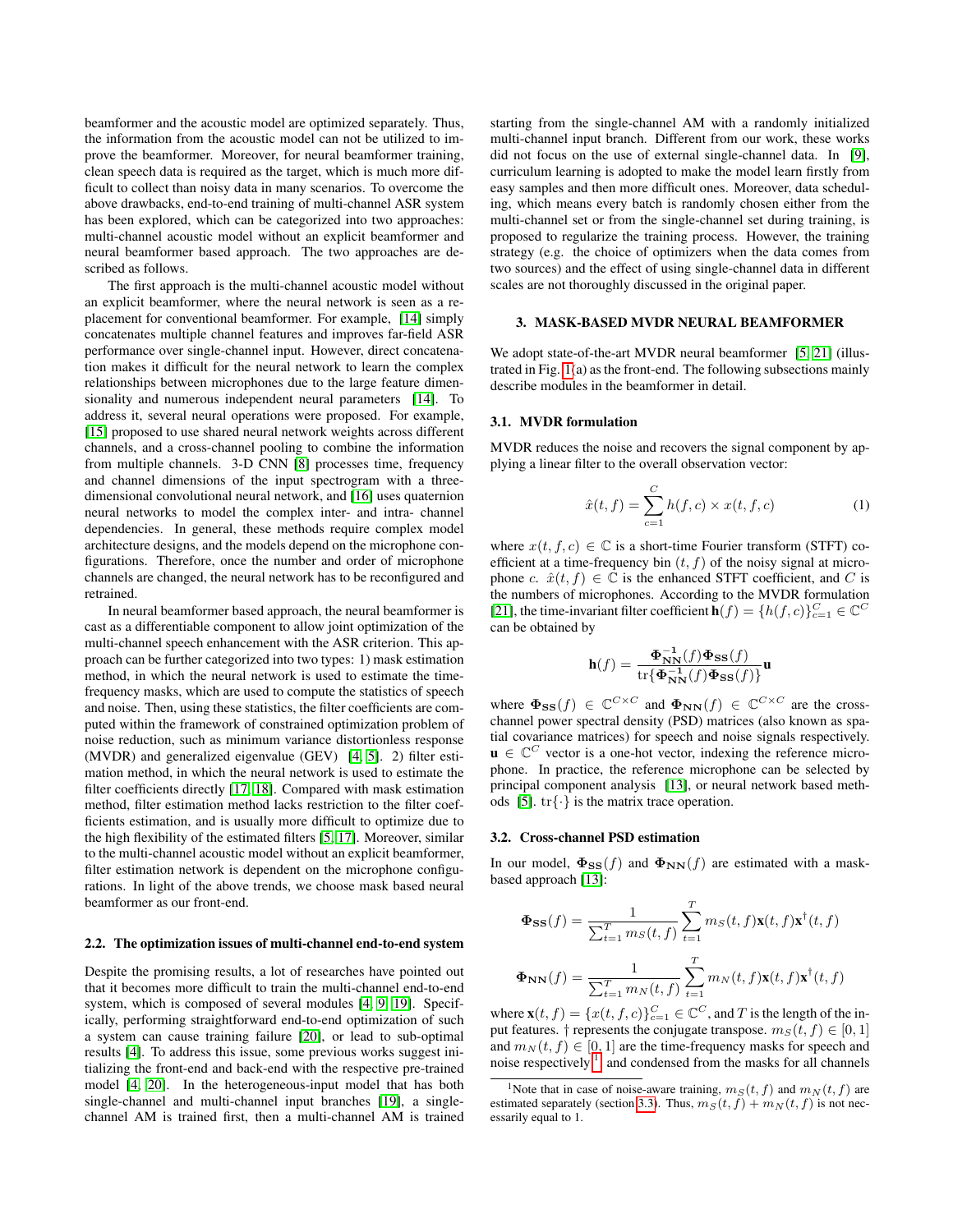using a mean operation [\[5\]](#page-6-4):

$$
m_S(t, f) = \frac{1}{C} \sum_{c=1}^{C} m_S(t, f, c)
$$

$$
m_N(t, f) = \frac{1}{C} \sum_{c=1}^{C} m_N(t, f, c)
$$

## <span id="page-2-1"></span>3.3. Mask estimation

In the mask estimation network approach, time-frequency masks for speech and noise are estimated separately with two neural networks:

$$
\mathbf{Z}_{S}(c) = \text{BLSTM}(|\mathbf{X}(c)|)
$$

$$
\mathbf{m}_{S}(c) = \text{sigmoid}(\mathbf{W}_{S}\mathbf{Z}_{S}(c) + \mathbf{b}_{S})
$$

$$
\mathbf{Z}_{N}(c) = \text{BLSTM}(|\mathbf{X}(c)|)
$$

$$
\mathbf{m}_{N}(c) = \text{sigmoid}(\mathbf{W}_{N}\mathbf{Z}_{N}(c) + \mathbf{b}_{N})
$$

where  $\mathbf{Z}_{\mathbf{S}}(c) = {\mathbf{z}_{\mathbf{S}}(t, c) \in \mathbb{R}^{D_H} | t = 1, ..., T}, \mathbf{Z}_{\mathbf{N}}(c) =$  $\{z_N(t, c) \in \mathbb{R}^{D_H} | t = 1, ..., T\}$ , and  $D_H$  is the output dimension of the BLSTM.  $\mathbf{m}_{\mathbf{S}}(c) = \{m_{\mathbf{S}}(t, c) \in \mathbb{R}^F | t = 1, ..., T\},\$  $\mathbf{m}_{\mathbf{N}}(c) = \{m_{\mathbf{N}}(t, c) \in \mathbb{R}^{F} | t = 1, ..., T\}, |\mathbf{X}(c)| = \{|\mathbf{x}(t, c)| \in$  $\mathbb{R}^F |t = 1, ..., T$ . F is the dimension of STFT features.  $|\mathbf{x}(t, c)| =$  $\{|x(t, f, c)| \in \mathbb{R} |f = 1, ..., F\}$  is calculated as the norm of the complex STFT coefficients:

$$
|x(t, f, c)| = \sqrt{\Re^2(x(t, f, c)) + \Im^2(x(t, f, c))}
$$

#### 4. CTC-CRF BASED SPEECH RECOGNITION

This section explains CTC-CRF based speech recognizer [\[10,](#page-6-9) [11\]](#page-6-10). Consider discriminative training with the loss defined by conditional maximum likelihood [\[10\]](#page-6-9):

<span id="page-2-2"></span>
$$
\mathcal{L}(\boldsymbol{\theta}) = -\log p_{\boldsymbol{\theta}}(\boldsymbol{l}|\boldsymbol{x}) \tag{2}
$$

where  $x \triangleq x(1), \cdots x(T)$  is the speech feature sequence and  $l \triangleq l_1, \cdots l_L$  is the label (phone, character, word-piece and etc) sequence, and  $\theta$  is the model parameter. Note that x and l are in different lengths and usually not aligned. To handle this, a hidden state sequence  $\boldsymbol{\pi} \triangleq \pi_1, \cdots \pi_T$  is introduced, and the label sequence is obtained by the mapping  $\beta$  that removes consecutive repetitive labels and blanks in the hidden state sequence. Thus, the posteriori of *l* is defined through the posteriori of  $\pi$  as follows:

$$
p_{\theta}(l|\boldsymbol{x}) = \sum_{\boldsymbol{\pi} \in \mathcal{B}^{-1}(l)} p_{\theta}(\boldsymbol{\pi}|\boldsymbol{x})
$$
 (3)

And the posteriori of  $\pi$  is further defined by a CRF:

<span id="page-2-3"></span>
$$
p_{\theta}(\boldsymbol{\pi}|\boldsymbol{x}) = \frac{\exp(\phi_{\theta}(\boldsymbol{\pi},\boldsymbol{x}))}{\sum_{\boldsymbol{\pi}'} \exp(\phi_{\theta}(\boldsymbol{\pi}',\boldsymbol{x}))}
$$
(4)

Here  $\phi_{\theta}(\pi, x)$  denotes the potential function of the CRF, defined as:

$$
\phi_{\boldsymbol{\theta}}(\boldsymbol{\pi}, \boldsymbol{x}) = \log p(\boldsymbol{l}) + \sum_{t=1}^T \log p_{\boldsymbol{\theta}}(\pi_t|\boldsymbol{x})
$$

where  $\mathbf{l} = \mathcal{B}(\boldsymbol{\pi})$ .  $\sum_{t=1}^{T} \log p_{\theta}(\pi_t|\boldsymbol{x})$  defines the node potential, calculated from the bottom AM DNN.  $\log p(l)$  defines the edge potential, realized by an n-gram LM of labels.



<span id="page-2-0"></span>Fig. 1. (a) Illustration of MVDR neural beamformer. (b) Skipping the front-end part in the probability of 0.5 when applying front-end and back-end joint training.

Combining Eq. [\(2\)](#page-2-2)-[\(4\)](#page-2-3) yields the sequence-level loss used in CTC-CRF:

$$
\mathcal{L}(\boldsymbol{\theta}) = -\log \frac{\sum_{\boldsymbol{\pi} \in \mathcal{B}^{-1}(l)} \exp(\phi_{\boldsymbol{\theta}}(\boldsymbol{\pi}, \boldsymbol{x}))}{\sum_{\boldsymbol{\pi}'} \exp(\phi_{\boldsymbol{\theta}}(\boldsymbol{\pi}', \boldsymbol{x}))}
$$
(5)

Remarkably, regular CTC suffers from the conditional independence between the states in  $\pi$ . In contrast, by incorporating  $\log p(l)$ into the potential function in CTC-CRF, this drawback is naturally avoided. It has been shown that CTC-CRF outperforms regular CTC consistently on a wide range of benchmarks, and is on par with other state-of-the-art end-to-end models [\[10,](#page-6-9) [11,](#page-6-10) [22\]](#page-6-21).

## <span id="page-2-4"></span>5. MULTI-CHANNEL END-TO-END SPEECH RECOGNITION

We adopt a unified architecture for multi-channel end-to-end speech recognition, and apply joint optimization for front-end and back-end. Thus, the training loss is defined as:

$$
\mathcal{L}(\boldsymbol{\theta}) = -\log p_{\boldsymbol{\theta}}(\boldsymbol{l}|\text{Feature}(\hat{\boldsymbol{x}}))
$$
 (6)

where  $\hat{x}$  is obtained by eq [\(1\)](#page-1-1), and Feature( $\cdot$ ) is a feature extraction function. In this work, we apply log fbank transformation on the STFT coefficients  $\hat{x}$ . After that, the features are normalized, appended with delta and delta-delta features, and subsampled to reduce the frame rate.

According to previous researches [\[4,](#page-6-3) [9\]](#page-6-8), performing purely multi-channel end-to-end training might result in suboptimal results. Following [\[9\]](#page-6-8), we skip the front-end part randomly in training (illustrated in Fig. [1\(](#page-2-0)b)). Specifically, we perform front-end and back-end joint training with probability  $p$  (the red flow, Fig. [1\(](#page-2-0)b)), and select 1 channel from the the multi-channel data and only perform back-end training, with probability 1-p (the green flow, Fig. [1\(](#page-2-0)b)). With this mechanism, the back-end is trained with both enhanced data and unenhanced noisy data, and would be more robust to the input variations [\[4\]](#page-6-3). Moreover, the back-end can be independently optimized when the front-end is bypassed, which eases the training. In practice, the probability p is set to 0.5 and fixed.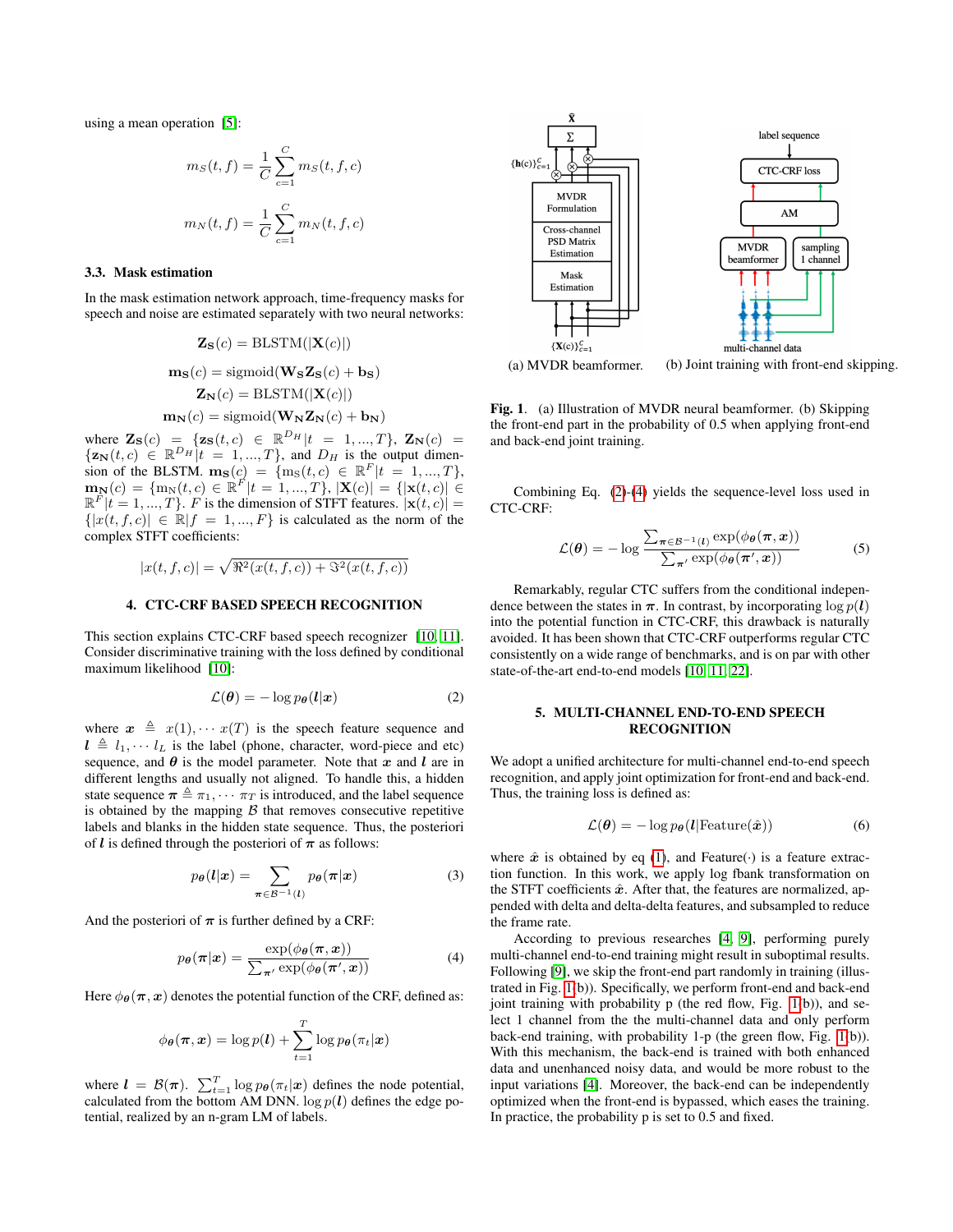<span id="page-3-2"></span>Table 1. Effect of joint optimization. The word error rates (WERs) are evaluated on CHiME4.

| Front-end       |         | Back-end Joint optimization Dev real Dev simu Eval real Eval simu |      |      |       |       |
|-----------------|---------|-------------------------------------------------------------------|------|------|-------|-------|
| BeamformIt [12] | CTC-CRF | No.                                                               | 7.28 | 7.98 | 11.11 | 11.97 |
| <b>MVDR</b>     | CTC-CRF | No                                                                | 6.95 | 8.08 | 10.50 | 11.03 |
| <b>MVDR</b>     | CTC-CRF | Yes.                                                              | 6.15 | 5.61 | 9.29  | 6.14  |

<span id="page-3-3"></span>Table 2. Effect of data augmentation and language modeling. The WERs are evaluated on CHiME4. All results from literature adopted neural LM rescoring.

| Model                      | Dev real | Dev simu | Eval real | Eval simu |
|----------------------------|----------|----------|-----------|-----------|
| Joint model                | 6.15     | 5.61     | 9.29      | 6.14      |
| $+$ SpecAug                | 5.93     | 5.04     | 8.42      | 6.00      |
| + WavAug                   | 5.60     | 4.94     | 8.06      | 5.70      |
| $+5$ gram                  | 4.52     | 3.87     | 6.42      | 4.41      |
| $+$ RNN LM                 | 3.66     | 3.17     | 4.80      | 3.52      |
| $+$ LSTM LM                | 2.66     | 2.05     | 3.73      | 2.65      |
| CHiME4 baseline [1]        | 5.8      | 6.8      | 11.5      | 10.9      |
| <b>BEAMNET</b> [4]         | 5.51     | 5.19     | 8.76      | 5.61      |
| $USTC$ -iFlytek $^{1}$ [6] | 1.69     | 1.78     | 2.24      | 2.12      |

 $1$  Model ensemble results.

## 6. TECHNIQUES FOR EXPLOITING SINGLE-CHANNEL SPEECH

### <span id="page-3-0"></span>6.1. Back-end pre-training

The first approach to exploit single-channel speech data in multichannel end-to-end speech recognition system is to do back-end pretraining. Specifically, the training process consists of two stages. In the first stage, the back-end AM is trained with single-channel speech data. In second stage, we perform joint optimization described in Section [5.](#page-2-4) In the multi-channel end-to-end speech recognition model, the enhanced log fbank feature produced by the frontend is supposed to be similar to the log fbank of single-channel speech [\[9\]](#page-6-8). Thus, back-end pre-training is expected to provide a better initialization for the AM, and lead to less training epochs for joint optimization, which is somewhat more computationally expensive than the single-channel AM training.

### 6.2. Data scheduling

The second approach is data scheduling [\[9\]](#page-6-8). Different from the twostage pipeline described in [6.1,](#page-3-0) training with data scheduling is conducted in a single stage. As shown in Fig. [2,](#page-3-1) in data scheduling, the training data comes from two sources: the multi-channel set and the single-channel set. When the training batch comes from the multichannel set (the red and green flow), we perform joint optimization described in Section [5.](#page-2-4) Otherwise, we bypass the front-end and optimize single-channel AM only (the yellow flow), which eases the training like the skip mechanism in Section [5.](#page-2-4) As the two losses are optimized iteratively, this method allows early stopping by measuring the performance of the multi-channel speech recognition system.

#### 6.3. Data simulation

The third approach is to simulate multi-channel data using singlechannel data [\[23\]](#page-6-22). In this approach, we first define a room to which



<span id="page-3-1"></span>Fig. 2. Illustration of data scheduling.

the sound source (the single-channel wave samples) and a microphone array are attached. Then, a simulation method is used to create artificial room impulse responses (RIRs) between the source and microphones. The microphone signals are then created by convolving the single-channel wave samples with the RIRs. After data simulation, the simulated multi-channel data are mixed with the real multi-channel data to train the multi-channel speech recognition system. In conventional systems combined with a separate front-end and back-end, it has been shown that the beamforming module can benefit from training on simulated data [\[1\]](#page-6-0). However, the mismatch between the enhanced real and simulated data may negatively affect the back-end training [\[1\]](#page-6-0). Another obvious drawback is that the computational complexity of training with simulated data is higher than pre-training and data scheduling with the same amount of singlechannel data.

#### 7. EXPERIMENTS

#### 7.1. Datasets

### *7.1.1. Multi-channel Datasets*

- CHiME4 [\[1\]](#page-6-0) is a speech recognition task in public noisy environments, recorded using a 6-channel tablet based microphone array. The corpus is in English and the training data length is 18 hours. The test set is made of 4 subsets: Dev Real, Dev Simu, Eval Real, and Eval Simu.
- AISHELL-4 [\[3\]](#page-6-2) is a multi-channel mandarin dataset for conversation speech in conference scenarios, containing 118 hours of meeting recording, recorded using an 8-channel microphone array. As the integration of the speaker diarization module is beyond the scope of this paper, we select the non-overlapped part of the training and evaluation set of AISHELL-4 according to the ground-truth segmentation information. For running the AISHELL-4 experiments, we use the open-source lexicon provided by AISHELL-1 dataset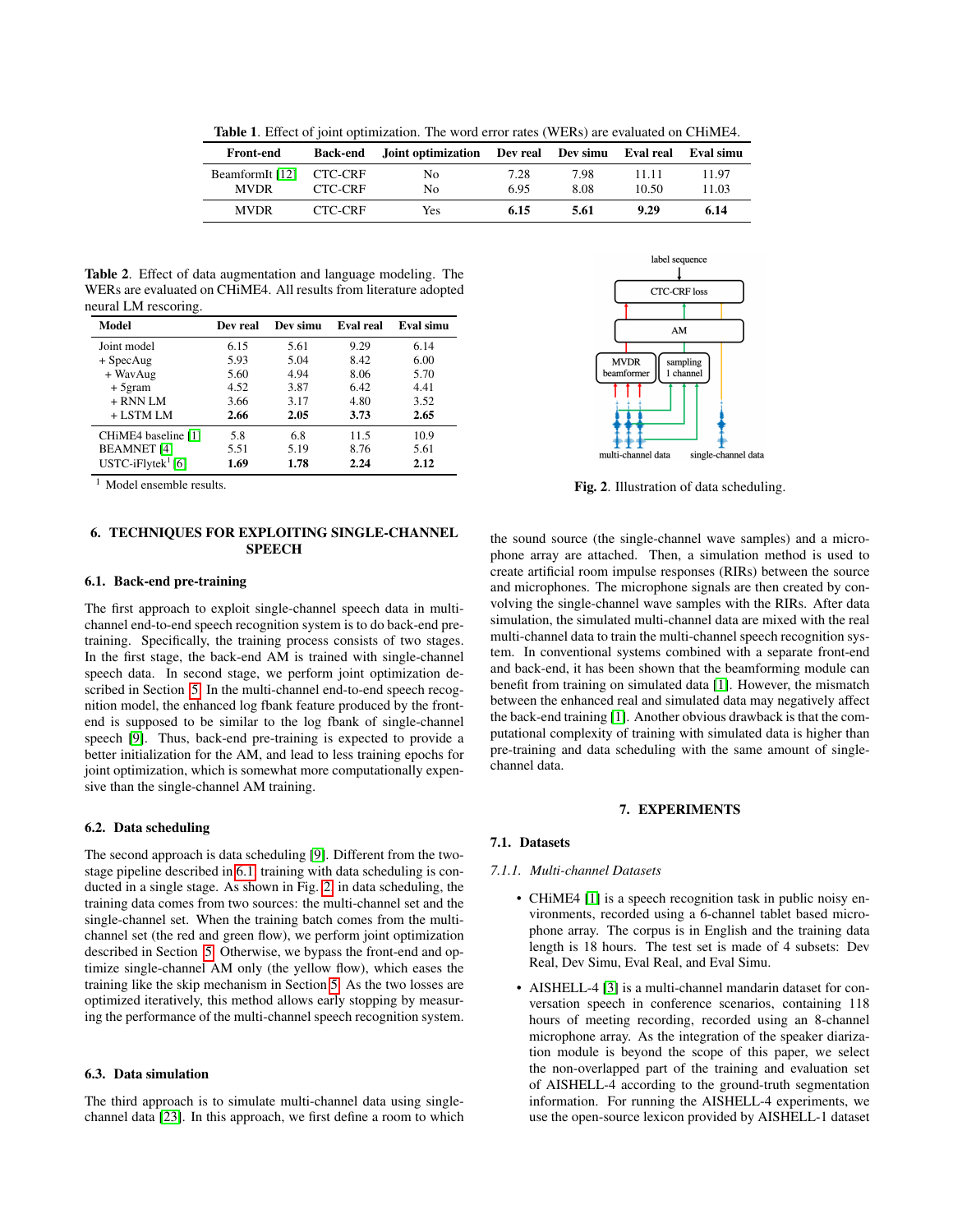| Exp ID | FE pre-training data            | BE pre-training data | Joint optimization | Dev real | Dev simu | <b>Eval</b> real | Eval simu |
|--------|---------------------------------|----------------------|--------------------|----------|----------|------------------|-----------|
|        | No pre-training                 | No pre-training      | yes                | 5.60     | 4.94     | 8.06             | 5.70      |
| ◠      | CHiME4                          | CHiME4 <sup>1</sup>  | no                 | 6.95     | 8.08     | 10.50            | 11.03     |
|        | CH <sub>i</sub> ME <sub>4</sub> | CHiME4 <sup>1</sup>  | yes                | 6.70     | 5.59     | 8.92             | 7.13      |
| 4      | No pre-training                 | WSJ                  | yes                | 5.84     | 5.16     | 8.05             | 5.78      |
|        | CHiME4                          | WSJ                  | no                 | 15.93    | 23.24    | 31.80            | 29.79     |
| 6      | CHiME4                          | WSJ                  | yes                | 5.83     | 5.51     | 8.44             | 5.91      |
|        | No pre-training                 | Librispeech          | yes                | 4.68     | 4.99     | 7.10             | 5.50      |
| 8      | CHiME4                          | Librispeech          | no                 | 4.28     | 4.57     | 5.13             | 6.71      |
|        | CHiME4                          | Librispeech          | yes                | 4.22     | 4.50     | 6.59             | 4.22      |

<span id="page-4-3"></span>Table 3. Effect of front-end (FE) and back-end (BE) pre-training. The WERs are evaluated on CHiME4.

<sup>1</sup> We split CHiME4 into single-channel data and use it to pre-train the back-end.

<span id="page-4-4"></span>Table 4. Effect of shared optimizer when applying data scheduling. The single channel data is WSJ. No data scheduling means we don't use any external single-channel data. The WERs are evaluated on CHiME4.

| <b>Shared optimizer</b> |      | Dev real Dev simu Eval real Eval simu |      |      |
|-------------------------|------|---------------------------------------|------|------|
| No data scheduling      | 5.60 | 4.94                                  | 8.06 | 5.70 |
| No.                     | 5.05 | 4.91                                  | 7.96 | 5.90 |
| Yes                     | 4.83 | 4.55                                  | 7.17 | 5.30 |

<sup>[2](#page-4-0)</sup> as there is no official lexicon in the AISHELL-4 dataset, and we perform transcript pre-processing using the Jieba segmentation toolkit  $3$  for word segmentation.

#### *7.1.2. Single-channel Datasets*

- WSJ [\[24\]](#page-6-23) contains about 80 hours of training data recorded under clean conditions. The corpus is consists of read English sentences from the Wall Street Journal.
- Librispeech [\[25\]](#page-6-24) contains 1000 hours of English read speech, derived from audiobooks.
- AISHELL-1 [\[26\]](#page-6-25) is a 178-hour mandarin speech corpus.

## 7.2. Experiment settings

We use the CTC-CRF based ASR Toolkit - CAT [\[11\]](#page-6-10) to conduct the experiments. In our experiment, the inputs to the front-end are STFT features. The mask estimation network in the neural beamformer is a 3-layer BLSTM. After beamforming, the enhanced single-channel STFT features are firstly converted to 40-dimensional log fbank features, and then mean-variance normalized. The normalized log fbank features are appended with delta and delta-delta features and subsampled by a factor of 3. Similar to [\[11\]](#page-6-10), the acoustic model is two blocks of VGG layers followed by a 6-layer BLSTM, and the BLSTM has 320 hidden units per direction. During training, a dropout probability of 50% is applied to the BLSTM to prevent overfitting. We choose Adam as the optimizer, and apply gradient clipping to avoid the training failure caused by unexpected exploding gradients.

In data simulation experiments, we adopt pyroomacoustics [\[23\]](#page-6-22) to simulate multi-channel waves using single-channel speech as the source signal. We define a  $10m \times 7.5m \times 3.5m$  room, and the source is located at [2.5, 3.73, 1.76]. The microphone configuration is the

<span id="page-4-1"></span><sup>3</sup>https://github.com/fxsjy/jieba

same as the one used in CHiME[4](#page-4-2) challenge<sup>4</sup>, which is a 6-channel microphone array embedded in the frame of a tablet device: 3 along the top and 3 along the bottom. In our experiment, the center of the microphone is fixed at [5, 2.25, 1] for simplicity.

Note that we did not use the transcripts of single-channel data in language model building. In CHiME4 experiments, we use the ngram and neural language model provided by the challenge. In AISHELL-4 experiments, we use a 3-gram language model trained on the AISHELL-4 training set transcripts.

#### 7.3. Joint optimization

The effect of joint optimization is shown in Table [1.](#page-3-2) We compare the performance of the jointly optimized model with two baseline models, in which the enhanced speech data produced by the delay-andsum beamformer (BeamformIt) or pre-trained neural beamformer are used as input to the back-end. It can be seen that the jointly optimized model significantly outperforms the two baseline models, which confirms the effectiveness of combining speech enhancement with the ASR module.

## 7.4. Data augmentation and language modeling

We augment the input to the front-end and back-end independently. Specifically, we apply WavAugment [\[27\]](#page-6-26) on the input audio, and SpecAugment [\[28\]](#page-6-27) on the log fbank features. The effect of data augmentation is shown in Table [2.](#page-3-3) It can be seen that the combination of WavAugment and SpecAugment yields the best performance. Therefore we adopt this technique in the rest of the experiments.

Then we evaluate the model performance with respect to how they are affected by language models. Specifically, we decode the test data using a 3-gram language model, and then rescoring the results using a 5-gram, an RNN, and finally an LSTM language model. It can be seen that the WER drops dramatically as stronger language models are used.

We also compare our model with models from literature in Table [2.](#page-3-3) It can be seen that our model outperforms the CHiME4 baseline system [\[1\]](#page-6-0) significantly. Compared with BEAMNET [\[4\]](#page-6-3), which performs front-end and back-end joint optimization from scratch as well, our model achieves better recognition performance. Compared with CHiME4 USTC-iFlytek system [\[6\]](#page-6-5), which is the rank 1 system in CHiME4 challenge, our model performs comparably, and it is worth pointing out we do not use model ensemble as in [\[6\]](#page-6-5).

In the following sections, we will evaluate the effectiveness of exploiting external single-channel speech to further improve the

<span id="page-4-0"></span><sup>2</sup>http://www.openslr.org/resources/33/resource aishell.tgz

<span id="page-4-2"></span><sup>4</sup>http://spandh.dcs.shef.ac.uk/chime challenge/CHiME4/overview.html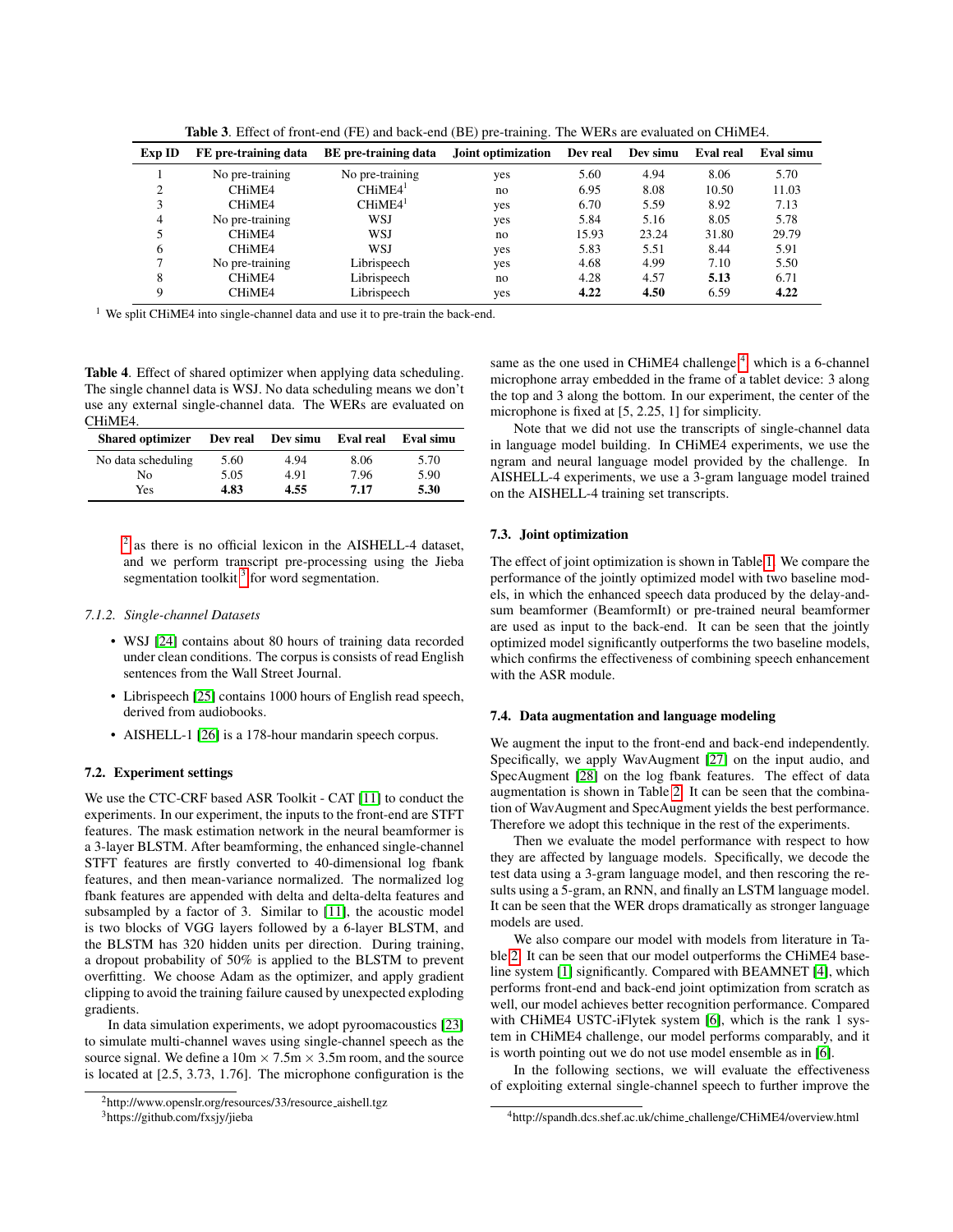Table 5. Effect of data scheduling with single-channel data in different sizes. The WERs are evaluated on CHiME4.

<span id="page-5-0"></span>

| Exp ID | Front-end pre-training data     | Single-channel data | Dev real | Dev simu | Eval real | Eval simu |
|--------|---------------------------------|---------------------|----------|----------|-----------|-----------|
|        | No pre-training                 | No                  | 5.60     | 4.94     | 8.06      | 5.70      |
| ◠      | No pre-training                 | WSJ                 | 4.83     | 4.55     | 7.17      | 5.30      |
|        | No pre-training                 | Librispeech         | 4.50     | 4.71     | 6.30      | 5.03      |
| 4      | CH <sub>i</sub> MF <sub>4</sub> | WSJ                 | 4.83     | 4.68     | 7.38      | 5.79      |
|        | CH <sub>i</sub> MF <sub>4</sub> | Librispeech         | 4.74     | 5.11     | 6.83      | 5.43      |

<span id="page-5-1"></span>Table 6. Effect of training with simulated data. The single channel data for data simulation is WSJ. The WERs are evaluated on CHiME4.

| Use simu data Dev real Dev simu Eval real Eval simu |      |      |      |      |
|-----------------------------------------------------|------|------|------|------|
| Nο                                                  | 5.60 | 4.94 | 8.06 | 5.70 |
| Yes.                                                | 5.21 | 4.41 | 7.10 | 4.82 |

<span id="page-5-2"></span>Table 7. The character error rate (CER) results on AISHELL-4. The single-channel data for back-end pre-training and data scheduling is AISHELL-1.

| usage of single-channel data | eval CER |
|------------------------------|----------|
| no single-channel data       | 60.7     |
| pre-training                 | 37.3     |
| data scheduling              | 44.8     |

multi-channel end-to-end speech recognition accuracy. For simplicity, we use the 3-gram language model for decoding in the following experiments.

#### 7.5. Pre-training

The effect of pre-training is shown in Table [3.](#page-4-3) In addition to backend pre-training using single-channel speech, we also explored front-end pre-training using the parallel clean and noisy provided by CHiME4. From Table [3,](#page-4-3) we find that: 1) joint optimization after pre-training is essential to improve the multi-channel ASR performance (Exp 2 vs Exp 3, Exp 5 vs Exp 6, Exp 8 vs Exp 9). 2) Back-end pre-training on CHiME4 and WSJ shows no significant improvement in the recognition accuracy (Exp 2  $\sim$  Exp 6), which is presumably due to the limited data size. Notably, the performance of pre-training on WSJ without joint optimization (Exp 5) is quite poor, and we assume that this is because the back-end overfits the WSJ data. 3) Back-end pre-training on 1000-hour Librispeech produces substantial improvement (Exp 7  $\sim$  Exp 9). Front-end pre-training also improves the performance (Exp 7 vs Exp 9). 4) When the back-end pre-training data is increased, the performance after joint optimization becomes better (Exp 3 vs Exp 6 vs Exp 9).

It is worth noting that joint optimization from a pre-trained frontend and back-end leads to a much faster convergence compared with joint optimization from scratch. In our experiments, training from scratch typically takes more than 20 epochs to converge, while training from a pre-trained model usually takes less than 10 epochs to converge. Moreover, initialization with a pre-trained model leads to a much more stable training process. The optimization works well even without the use of techniques like gradient clipping.

## 7.6. Data scheduling

In this section, we analyze how data scheduling improves the multichannel end-to-end speech recognition system. First, we compare two training methods when applying data scheduling. The first is to use two separate optimizers for the multi-channel data flow and the single-channel data flow, which means the two optimizers maintain their state independently while training. The second is to use a single optimizer: the optimizer is shared when the training batches come from two sources. The result in Table [4](#page-4-4) shows that data scheduling with a single optimizer yields better performance. Therefore we adopt this setting in the rest of the experiments with data scheduling. Table [5](#page-5-0) presents the results of data scheduling with single-channel data in different sizes. From Table [5,](#page-5-0) we observe that 1) When the back-end is not pre-trained, using a pre-trained front-end seems to have no significant effect on the recognition accuracy. (Exp 2 vs Exp 4, Exp 3 vs Exp5); 2) When the single-channel data for data scheduling is increased, the performance of the multi-channel system gets better (Exp 2 vs Exp 3, Exp 4 vs Exp 5).

Similar to pre-training, we empirically find that the use of singlechannel data stabilizes the training process, as it takes fewer training epochs to converge and rarely falls into the training failure (e.g., the training loss divergence) even without the use of gradient clipping.

#### 7.7. Data simulation

The effect of training a multi-channel end-to-end system using simulated data is shown in Table [6.](#page-5-1) Consistent and substantial improvement is observed on the test sets, and the performance is comparable with pre-training and data scheduling. Nevertheless, the time cost of using simulated data is much higher than the two fore-mentioned methods, as the memory and computation cost of multi-channel endto-end training is more expensive than the single-channel AM training. To be specific, simulating and training with WSJ takes approximately  $2 \times$  overall time as data scheduling with WSJ.

## 7.8. Results on AISHELL-4

The results of AISHELL-4 are shown in Table [7.](#page-5-2) We did not perform training using simulated data due to the large time and computation overhead. Similar to the findings on CHiME4, exploiting singlechannel data leads to large improvements in the recognition accuracy of multi-channel end-to-end speech recognition system.

## 8. CONCLUSION

In this paper, we explore three simple yet effective methods to exploit single-channel data in a multi-channel end-to-end speech recognition system. Extensive experiments and thorough analysis demonstrate that the use of single-channel data improves the endto-end multi-channel system in training stability and recognition accuracy.